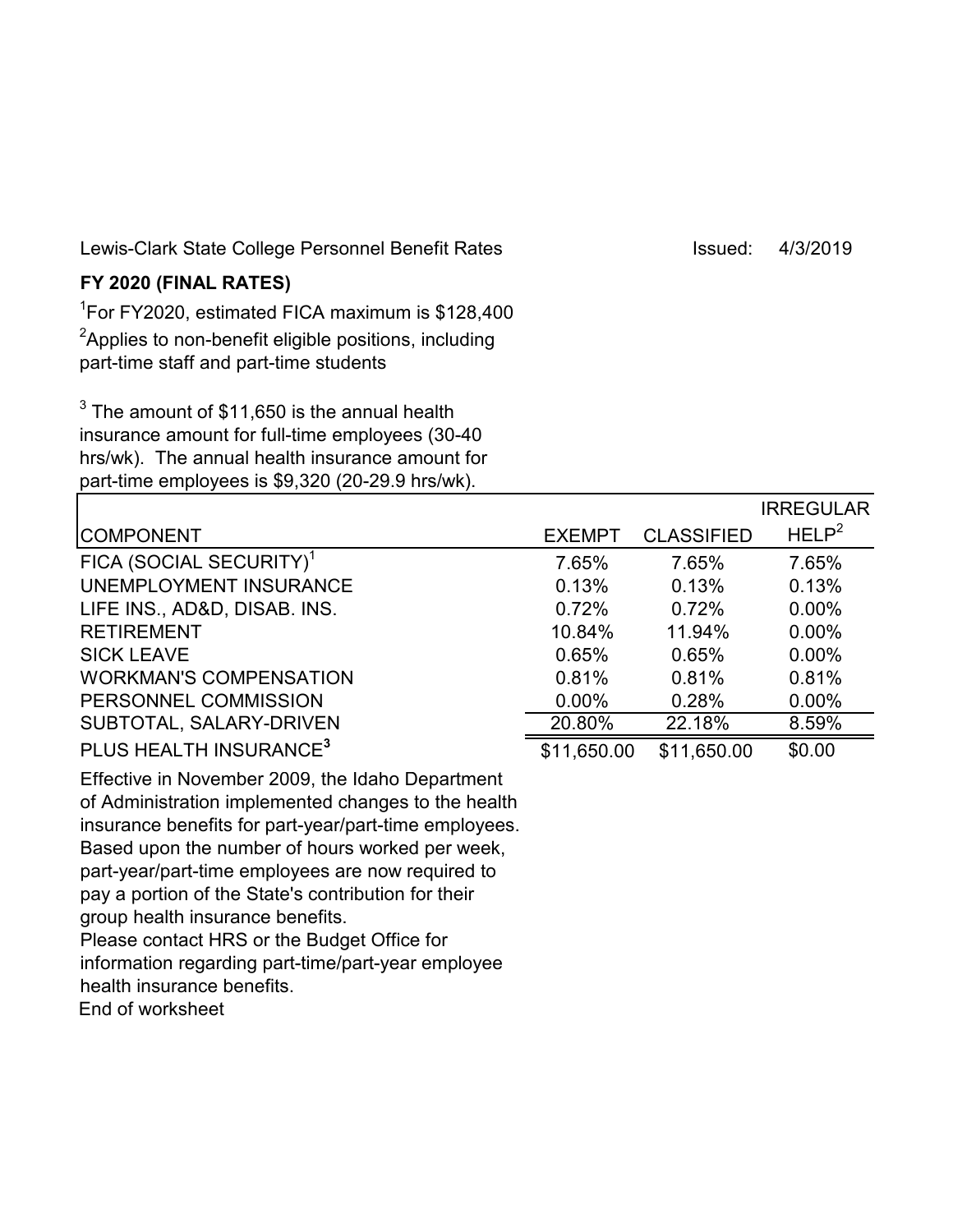## **FY2020 Fringe Benefit Costs**

## **Full-time Exempt Staff/Faculty**

Effective July 1, 2019

| <u>*Exempt Staff Minimum</u> |                  |          |            |            |       |            |                  |                    |                  |        |                       |
|------------------------------|------------------|----------|------------|------------|-------|------------|------------------|--------------------|------------------|--------|-----------------------|
|                              |                  |          | Life, ADD  |            | Sick  | Workman's  | Pers.            |                    |                  | Total  | Fringe As             |
| Annual                       | <b>FICA</b>      | Unemp.   | Disab.     | Retirement | Leave | Comp       | Comm.            | Health             | Total            |        | Personnel % of Annual |
| Salary                       | 7.65%            | 0.13%    | 0.72%      | 10.84%     | 0.65% | 0.81%      |                  | 0.00% \$970.83/mth | Fringe           | Cost   | Salary                |
| 30,000                       | 2,295            | 39       | 216        | 3,252      | 195   | 243        | $\overline{0}$   | 11,650             | 17,890           | 47,890 | 60%                   |
| 30,805                       | 2,357            | 40       | 222        | 3,339      | 200   | 250        | $\boldsymbol{0}$ | 11,650             | 18,058           | 48,863 | 59%                   |
| 31,000                       | 2,372            | 40       | 224        | 3,360      | 202   | 251        | $\boldsymbol{0}$ | 11,650             | 18,098           | 49,098 | 58%                   |
| 32,000                       | 2,448            | 42       | 231        | 3,469      | 208   | 259        | $\boldsymbol{0}$ | 11,650             | 18,306           | 50,306 | 57%                   |
| 33,000                       | 2,525            | 43       | 238        | 3,577      | 215   | 267        | $\boldsymbol{0}$ | 11,650             | 18,514           | 51,514 | 56%                   |
| 34,000                       | 2,601            | 44       | 245        | 3,686      | 221   | 275        | $\boldsymbol{0}$ | 11,650             | 18,722           | 52,722 | 55%                   |
| 35,000                       | 2,678            | 46       | 252        | 3,794      | 228   | 284        | $\boldsymbol{0}$ | 11,650             | 18,930           | 53,930 | 54%                   |
| 36,000                       | 2,754            | 47       | 260        | 3,902      | 234   | 292        | $\boldsymbol{0}$ | 11,650             | 19,138           | 55,138 | 53%                   |
| 37,000                       | 2,831            | 48       | 267        | 4,011      | 241   | 300        | $\boldsymbol{0}$ | 11,650             | 19,346           | 56,346 | 52%                   |
| 38,000                       | 2,907            | 49       | 274        | 4,119      | 247   | 308        | $\boldsymbol{0}$ | 11,650             | 19,554           | 57,554 | 51%                   |
| $*38,085$                    | 2,914            | 50       | 275        | 4,128      | 248   | 308        | $\overline{0}$   |                    | 19,572           | 57,657 | 51%                   |
|                              |                  |          |            |            |       |            |                  | 11,650             |                  |        |                       |
| 39,000                       | 2,984            | 51       | 281        | 4,228      | 254   | 316        | $\boldsymbol{0}$ | 11,650             | 19,762           | 58,762 | 51%                   |
| 40,000                       | 3,060            | 52       | 288        | 4,336      | 260   | 324        | $\boldsymbol{0}$ | 11,650             | 19,970           | 59,970 | 50%                   |
| 41,000                       | 3,137            | 53       | 296        | 4,444      | 267   | 332        | $\boldsymbol{0}$ | 11,650             | 20,178           | 61,178 | 49%                   |
| 42,000                       | 3,213            | 55       | 303        | 4,553      | 273   | 340        | $\boldsymbol{0}$ | 11,650             | 20,386           | 62,386 | 49%                   |
| 43,000                       | 3,290            | 56       | 310        | 4,661      | 280   | 348        | $\boldsymbol{0}$ | 11,650             | 20,594           | 63,594 | 48%                   |
| 44,000                       | 3,366            | 57       | 317        | 4,770      | 286   | 356        | $\boldsymbol{0}$ | 11,650             | 20,802           | 64,802 | 47%                   |
| 45,000                       | 3,443            | 59       | 324        | 4,878      | 293   | 365        | $\boldsymbol{0}$ | 11,650             | 21,010           | 66,010 | 47%                   |
| 46,000                       | 3,519            | 60       | 332        | 4,986      | 299   | 373        | $\boldsymbol{0}$ | 11,650             | 21,218           | 67,218 | 46%                   |
| 47,000                       | 3,596            | 61       | 339        | 5,095      | 306   | 381        | $\boldsymbol{0}$ | 11,650             | 21,426           | 68,426 | 46%                   |
| 48,000                       | 3,672            | 62       | 346        | 5,203      | 312   | 389        | $\boldsymbol{0}$ | 11,650             | 21,634           | 69,634 | 45%                   |
| 49,000                       | 3,749            | 64       | 353        | 5,312      | 319   | 397        | $\boldsymbol{0}$ | 11,650             | 21,842           | 70,842 | 45%                   |
| 50,000                       | 3,825            | 65       | 361        | 5,420      | 325   | 405        | $\boldsymbol{0}$ | 11,650             | 22,051           | 72,051 | 44%                   |
| 51,000                       | 3,902            | 66       | 368        | 5,528      | 332   | 413        | $\boldsymbol{0}$ | 11,650             | 22,259           | 73,259 | 44%                   |
| 52,000                       | 3,978            | 68       | 375        | 5,637      | 338   | 421        | $\boldsymbol{0}$ | 11,650             | 22,467           | 74,467 | 43%                   |
| 53,000                       | 4,055            | 69       | 382        | 5,745      | 345   | 429        | $\boldsymbol{0}$ | 11,650             | 22,675           | 75,675 | 43%                   |
| 54,000                       | 4,131            | 70       | 389        | 5,854      | 351   | 437        | $\boldsymbol{0}$ | 11,650             | 22,883           | 76,883 | 42%                   |
| 55,000                       | 4,208            | 72       | 397        | 5,962      | 358   | 446        | $\boldsymbol{0}$ | 11,650             | 23,091           | 78,091 | 42%                   |
| 56,000                       | 4,284            | 73       | 404        | 6,070      | 364   | 454        | $\boldsymbol{0}$ | 11,650             | 23,299           | 79,299 | 42%                   |
| 57,000                       | 4,361            | 74       | 411        | 6,179      | 371   | 462        | $\boldsymbol{0}$ | 11,650             | 23,507           | 80,507 | 41%                   |
| 58,000                       | 4,437            | 75       | 418        | 6,287      | 377   | 470        | $\boldsymbol{0}$ | 11,650             | 23,715           | 81,715 | 41%                   |
| 59,000                       | 4,514            | 77       | 425        | 6,396      | 384   | 478        | $\boldsymbol{0}$ | 11,650             | 23,923           | 82,923 | 41%                   |
| 60,000                       | 4,590            | 78       | 433        | 6,504      | 390   | 486        | $\boldsymbol{0}$ | 11,650             | 24,131           | 84,131 | 40%                   |
| 61,000                       | 4,667            | 79       | 440        | 6,612      | 397   | 494        | $\boldsymbol{0}$ | 11,650             | 24,339           | 85,339 | 40%                   |
| 62,000                       | 4,743            | 81       | 447        | 6,721      | 403   | 502        | 0                | 11,650             | 24,547           | 86,547 | 40%                   |
| 63,000                       | 4,820            | 82       | 454        | 6,829      | 410   | 510        | $\boldsymbol{0}$ | 11,650             | 24,755           | 87,755 | 39%                   |
| 64,000                       | 4,896            | 83       | 461        | 6,938      | 416   | 518        | $\boldsymbol{0}$ | 11,650             | 24,963           | 88,963 | 39%                   |
| 65,000                       | 4,973            | 85       | 469        | 7,046      | 423   | 527        | $\boldsymbol{0}$ | 11,650             | 25,171           | 90,171 | 39%                   |
|                              |                  |          |            |            |       |            |                  |                    |                  | 91,379 |                       |
| 66,000                       | 5,049            | 86<br>87 | 476<br>483 | 7,154      | 429   | 535<br>543 | $\boldsymbol{0}$ | 11,650<br>11,650   | 25,379<br>25,587 |        | 38%                   |
| 67,000                       | 5,126            |          |            | 7,263      | 436   |            | $\boldsymbol{0}$ |                    |                  | 92,587 | 38%                   |
| 68,000                       | 5,202            | 88       | 490        | 7,371      | 442   | 551        | 0                | 11,650             | 25,795           | 93,795 | 38%                   |
| 69,000                       | 5,279            | 90       | 497        | 7,480      | 449   | 559        | $\boldsymbol{0}$ | 11,650             | 26,003           | 95,003 | $38\%$                |
| 70,000                       | 5,355            | 91       | 505        | 7,588      | 455   | 567        | $\boldsymbol{0}$ | 11,650             | 26,211           | 96,211 | 37%                   |
|                              | End of worksheet |          |            |            |       |            |                  |                    |                  |        |                       |